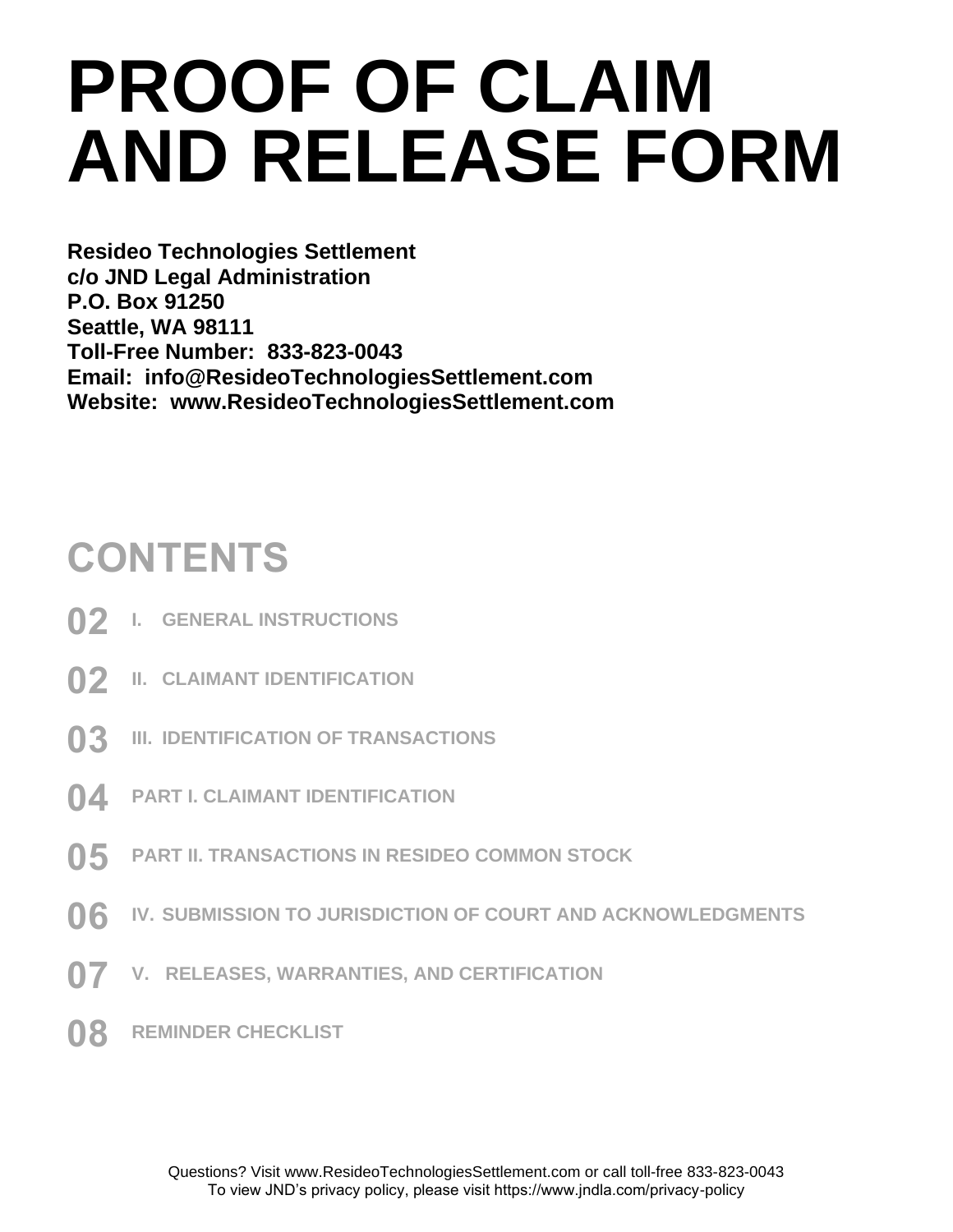#### **I. GENERAL INSTRUCTIONS**

1. To recover as a member of the Settlement Class based on your claims in the action entitled *In re Resideo Technologies, Inc. Securities Litigation,* Case No. 19-cv-02863 (WMW/KMM) (D. Minn.) (the "Action"), you must complete and, on page 7 below, sign this Proof of Claim and Release form ("Claim Form"). If you fail to submit a timely and properly addressed (as explained in paragraph 3 below) Claim Form, your claim may be rejected and you may not receive any recovery from the Net Settlement Fund created in connection with the proposed Settlement. Submission of this Claim Form, however, does not assure that you will share in the proceeds of the Settlement of the Action.<sup>1</sup>

#### 2. **THIS CLAIM FORM MUST BE SUBMITTED ONLINE AT WWW.RESIDEOTECHNOLOGIESSETTLEMENT.COM NO LATER THAN MARCH 4, 2022 OR, IF MAILED, BE POSTMARKED NO LATER THAN MARCH 4, 2022, ADDRESSED AS FOLLOWS:**

*Resideo Technologies Settlement* c/o JND Legal Administration P.O. Box 91250 Seattle, WA 98111 www.ResideoTechnologiesSettlement.com

3. If you are a member of the Settlement Class and you do not timely request exclusion in response to the Notice dated November 4, 2021, you are bound by and subject to all of the terms of the Stipulation and Agreement of Settlement, and all of the terms of the Judgment or any Alternative Judgments or orders entered in the Action, including all releases provided therein, and will be permanently barred and enjoined from bringing any action, claim or other proceeding of any kind asserting any Released Claim against any Released Defendant Party, WHETHER OR NOT YOU SUBMIT A CLAIM FORM OR RECEIVE A PAYMENT.

### **II. CLAIMANT IDENTIFICATION**

4. If you purchased or otherwise acquired shares of Resideo Technologies, Inc. ("Resideo") common stock during the period from October 15, 2018 through November 6, 2019, inclusive (the "Class Period"), including in connection with the Company's "Spin-Off" from Honeywell International, Inc. ("Honeywell") on or about October 29, 2018, and held the stock in your name, you are the beneficial owner as well as the record owner. If, however, you purchased or otherwise acquired Resideo common stock during the Class Period through a third party, such as a brokerage firm, you are the beneficial owner and the third party is the record owner.

5. Use **Part I** of this form entitled "Claimant Identification" to identify each beneficial owner of Resideo common stock that forms the basis of this claim, as well as the owner of record if different. THIS CLAIM MUST BE FILED BY THE ACTUAL BENEFICIAL OWNERS OR THE LEGAL REPRESENTATIVE OF SUCH OWNERS.

6. All joint owners must sign this claim. Executors, administrators, guardians, conservators, and trustees must complete and sign this claim on behalf of persons represented by them and their authority must accompany this claim and their titles or capacities must be stated. The Social Security (or taxpayer identification) number and telephone number of the beneficial owner may be used in verifying the claim. Failure to provide the foregoing information could delay verification of your claim or result in rejection of the claim.

Questions? Visit www.ResideoTechnologiesSettlement.com or call toll-free 833-823-0043 To view JND's privacy policy, please visit https://www.jndla.com/privacy-policy

<sup>&</sup>lt;sup>1</sup> All capitalized terms that are not defined herein have the meanings given them in the Stipulation and Agreement of Settlement, dated August 17, 2021, available at www.ResideoTechnologiesSettlement.com.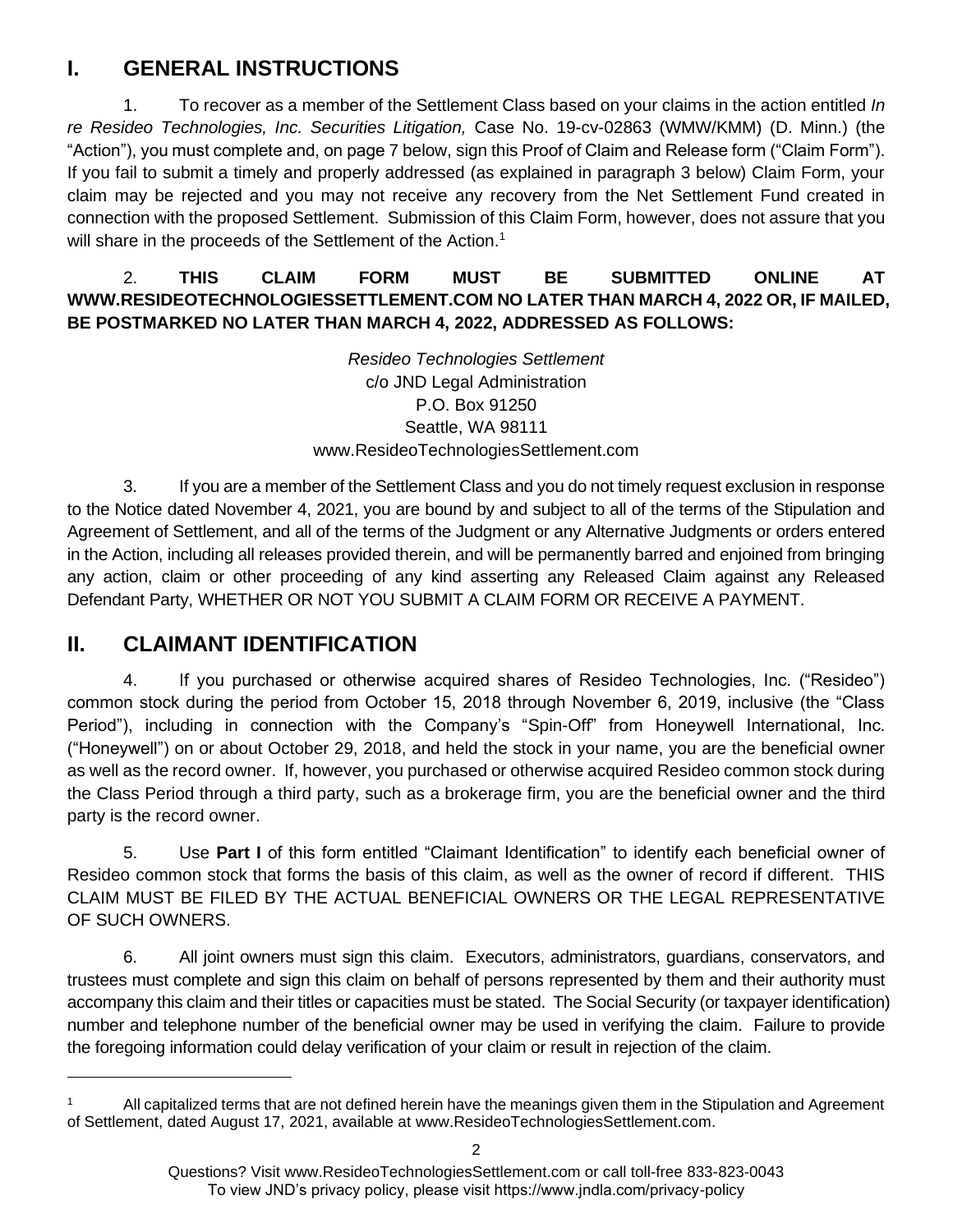#### **III. IDENTIFICATION OF TRANSACTIONS**

7. Use **Part II** of this form entitled "Transactions in Resideo Common Stock" to supply all required details of your transaction(s) in Resideo common stock. If you need more space or additional schedules, attach separate sheets giving all of the required information in substantially the same form. Sign and print or type your name on each additional sheet.

8. On the schedules, provide all of the requested information with respect to your holdings, purchases/acquisitions, and sales of Resideo common stock, whether the transactions resulted in a profit or a loss. Failure to report all such transactions may result in the rejection of your claim.

9. The date of covering a "short sale" is deemed to be the date of purchase of Resideo common stock. The date of a "short sale" is deemed to be the date of sale.

10. Copies of broker confirmations or other documentation of your transactions must be attached to your claim. Failure to provide this documentation could delay verification of your claim or result in rejection of your claim. **LEAD PLAINTIFFS AND DEFENDANTS DO NOT HAVE INFORMATION ABOUT YOUR TRANSACTIONS IN RESIDEO COMMON STOCK.**

11. NOTICE REGARDING ELECTRONIC FILES: Certain claimants with large numbers of transactions may request, or may be requested, to submit information regarding their transactions in electronic files. (This is different than the online claim portal on the Settlement website.) All such claimants MUST submit a manually signed paper Claim Form whether or not they also submit electronic copies. If you wish to submit your claim electronically, you must contact the Claims Administrator at RTSSecurities@JNDLA.com to obtain the required file layout. No electronic files will be considered to have been properly submitted unless the Claims Administrator issues to the claimant a written acknowledgment of receipt and acceptance of electronically submitted data. To obtain the mandatory electronic filing requirements and file layout, you may also visit the Settlement website at www.ResideoTechnologiesSettlement.com. Any file not in accordance with the required electronic filing format will be subject to rejection. No electronic files will be considered to have been properly submitted unless the Claims Administrator issues an email to that effect after processing your file with your claim numbers and respective account information.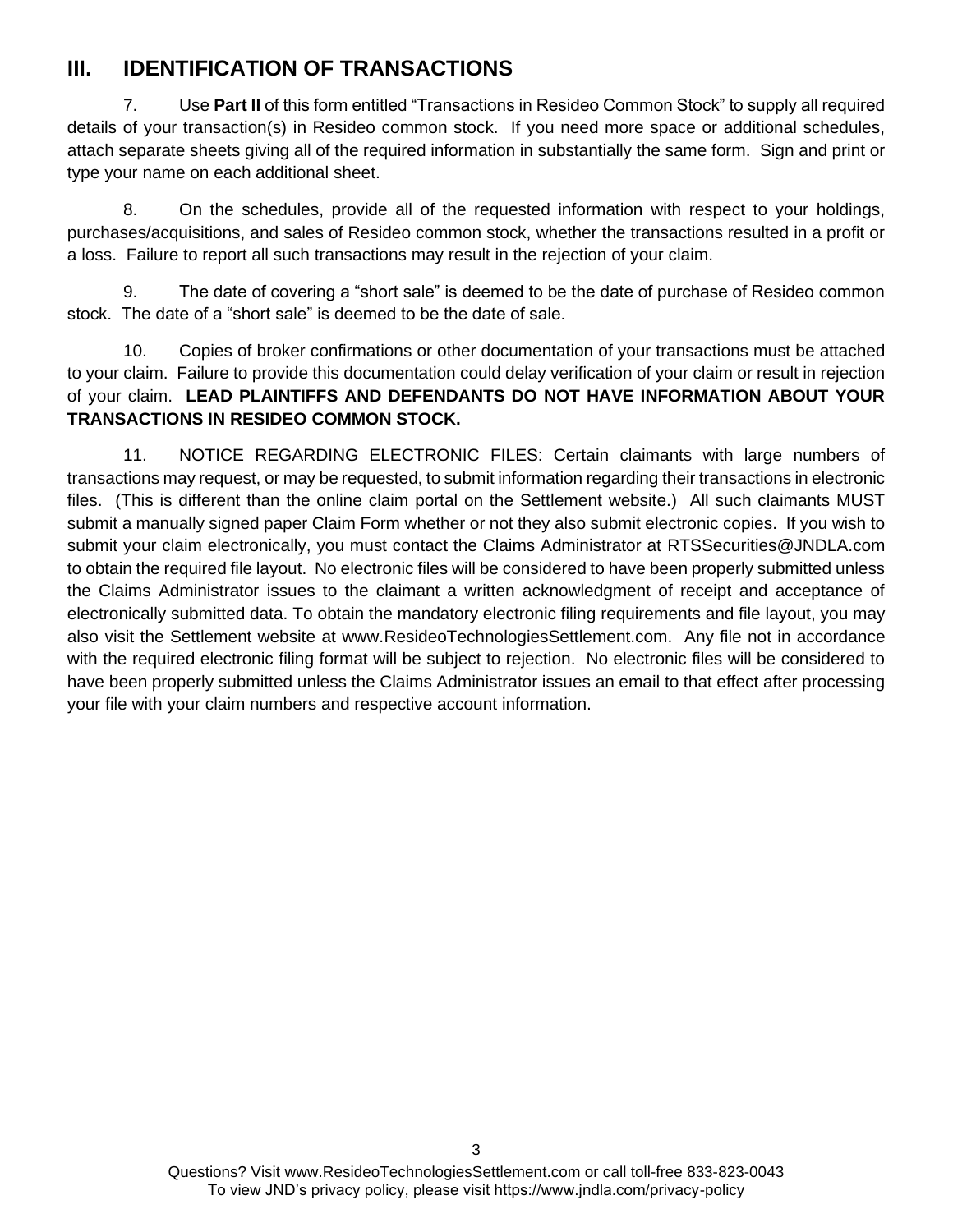### **PART I. CLAIMANT IDENTIFICATION**

The Claims Administrator will use this information for all communications regarding this Claim Form. If this information changes, you MUST notify the Claims Administrator in writing at the address above. Complete names of all persons and entities must be provided.

| <b>Beneficial Owner's First Name</b>                                                          | MI           | Beneficial Owner's Last Name                           |  |  |  |
|-----------------------------------------------------------------------------------------------|--------------|--------------------------------------------------------|--|--|--|
|                                                                                               |              |                                                        |  |  |  |
| Co-Beneficial Owner's First Name                                                              | MI           | Co-Beneficial Owner's Last Name                        |  |  |  |
|                                                                                               |              |                                                        |  |  |  |
| Entity Name (if claimant is not an individual)                                                |              |                                                        |  |  |  |
|                                                                                               |              |                                                        |  |  |  |
| Representative or Custodian Name (if different from Beneficial Owner(s) listed above)         |              |                                                        |  |  |  |
|                                                                                               |              |                                                        |  |  |  |
| Address1 (street name and number)                                                             |              |                                                        |  |  |  |
|                                                                                               |              |                                                        |  |  |  |
| Address2 (apartment, unit or box number)                                                      |              |                                                        |  |  |  |
|                                                                                               |              |                                                        |  |  |  |
| City                                                                                          | <b>State</b> | Zip Code                                               |  |  |  |
|                                                                                               |              |                                                        |  |  |  |
| Foreign Country (only if not USA)                                                             |              | Foreign County (only if not USA)                       |  |  |  |
|                                                                                               |              |                                                        |  |  |  |
| Social Security Number (last four digits only)                                                |              | Taxpayer Identification Number (last four digits only) |  |  |  |
| <b>OR</b>                                                                                     |              |                                                        |  |  |  |
| Telephone Number (home)                                                                       |              | Telephone Number (work)                                |  |  |  |
|                                                                                               |              |                                                        |  |  |  |
| Email address                                                                                 |              |                                                        |  |  |  |
|                                                                                               |              |                                                        |  |  |  |
| Account Number (if filing for multiple accounts, file a separate Claim Form for each account) |              |                                                        |  |  |  |
|                                                                                               |              |                                                        |  |  |  |
| Claimant Account Type (check appropriate box):                                                |              |                                                        |  |  |  |
| Individual (includes joint owner accounts)                                                    | Pension Plan | <b>Trust</b><br>Corporation                            |  |  |  |
| <b>IRA/401K</b><br>Estate                                                                     |              | Other (please specify): ___________                    |  |  |  |
|                                                                                               |              |                                                        |  |  |  |
|                                                                                               |              |                                                        |  |  |  |

Questions? Visit www.ResideoTechnologiesSettlement.com or call toll-free 833-823-0043 To view JND's privacy policy, please visit https://www.jndla.com/privacy-policy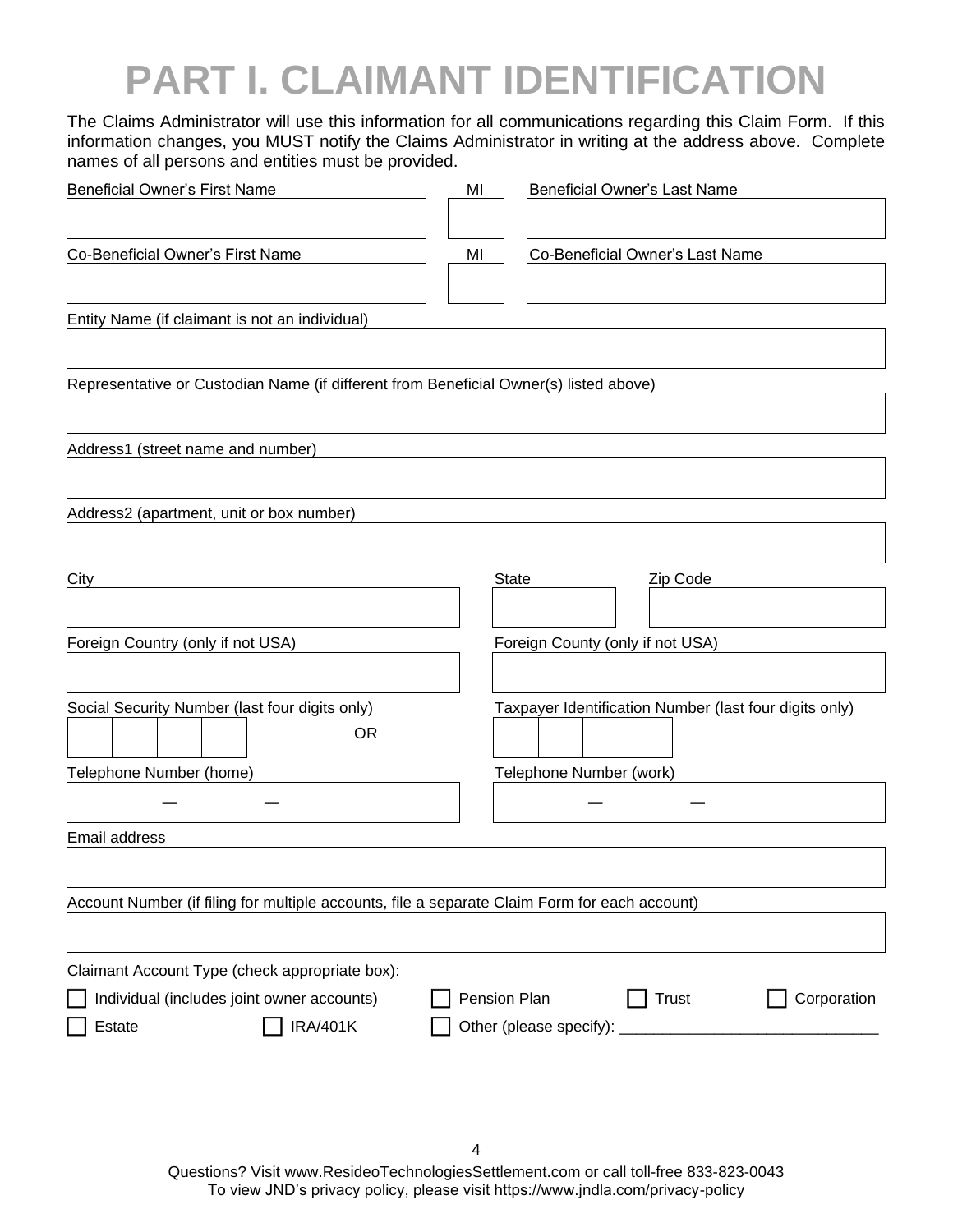### **PART II. TRANSACTIONS IN RESIDEO COMMON STOCK**

**1. PURCHASES/ACQUISITIONS DURING THE CLASS PERIOD – Separately list each and every** purchase/acquisition of common stock from after the opening of trading on October 15, 2018 through and including the close of trading on November 6, 2019. (Must submit documentation.)

| <b>Date of Purchase</b><br>(List Chronologically)<br>(MM/DD/YY) | <b>Number of Shares</b><br><b>Purchased</b> | <b>Purchase Price Per</b><br><b>Share</b> | <b>Total Purchase Price</b><br>(excluding taxes, commissions,<br>and fees) |
|-----------------------------------------------------------------|---------------------------------------------|-------------------------------------------|----------------------------------------------------------------------------|
|                                                                 |                                             | \$                                        | \$                                                                         |
|                                                                 |                                             | \$                                        | \$                                                                         |
|                                                                 |                                             | \$                                        | \$                                                                         |
|                                                                 |                                             | \$                                        | \$                                                                         |
|                                                                 |                                             | \$                                        | \$                                                                         |
|                                                                 |                                             | \$                                        | \$                                                                         |
|                                                                 |                                             | \$                                        | \$                                                                         |

- **2. SHARES OBTAINED VIA SPIN-OFF** State the total number of shares acquired via the Honeywell Spin-Off on or about October 29, 2018. $^2$  (Must submit documentation.)
- **3. PURCHASES/ACQUISITIONS DURING 90-DAY LOOK-BACK PERIOD**  State the total number of shares of common stock purchased/acquired from after the opening of trading on November 7, 2019 through and including the close of trading on February 7, 2020. $3$ (Must submit documentation.)

<sup>&</sup>lt;sup>2</sup> Shares obtained via the Spin-Off are treated as being purchased or acquired on October 29, 2018 at \$28.00 per share, which is the opening price on October 29, 2018, the date on which those shares were issued and acquired. Resideo shares traded on a when-issued basis between October 15, 2018 and October 28, 2018 at prices ranging from \$26.50 to \$32.55. While when-issued trading occurred at much lower volumes than beginning on October 29, 2018 (when-issued volume totaled 1.8 million shares, while October 29, 2018 first day of regular-way trading reported volume was 30.427 million shares), the final when-issued trade occurred at \$27.85 per share, only \$0.15 per share, or 0.54% lower than the opening regular-way trade of \$28.00. Therefore, Co-Lead Counsel believe that the opening regular-way trading price of \$28.00 represents a fair indication of the market's valuation of Resideo as a spun-off entity.

<sup>3</sup> Information requested in this Claim Form with respect to your transactions after the opening of trading on November 7, 2019 through and including the close of trading on February 7, 2020, is needed only in order for the Claims Administrator to confirm that you have reported all relevant transactions. Purchases during this period, however, are not eligible under the Settlement because these purchases/acquisitions are outside the Class Period and will not be used for purposes of calculating your Recognized Loss pursuant to the Plan of Allocation.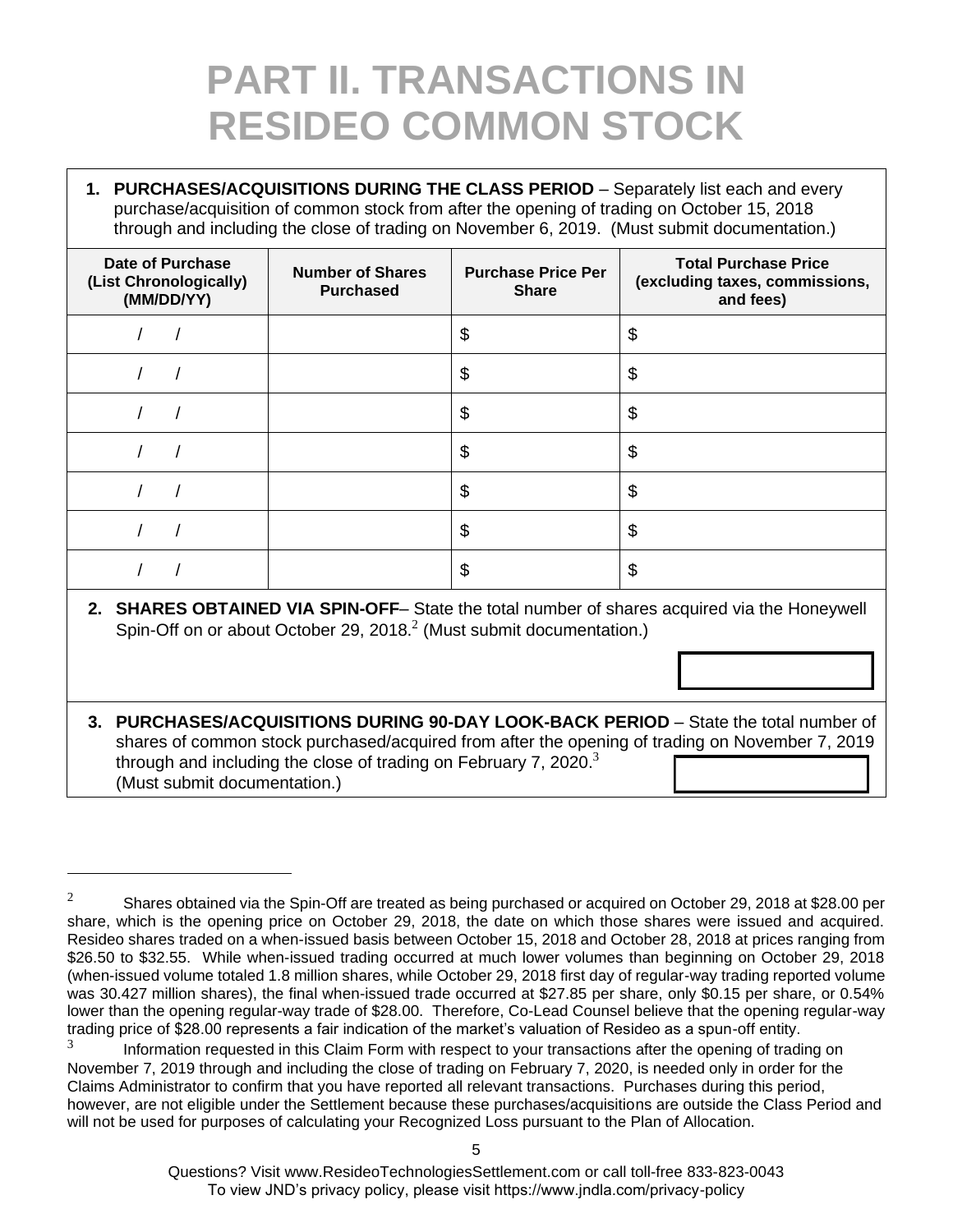**4. SALES DURING THE CLASS PERIOD AND DURING THE 90-DAY LOOK-BACK PERIOD** – Separately list each and every sale/disposition of common stock from after the opening of trading on October 15, 2018 through and including the close of trading February 7, 2020. (Must submit documentation.)

| Date of Sale<br>(List Chronologically)<br>(MM/DD/YY)                                          | <b>Number of Shares</b><br><b>Sold</b> | <b>Sale Price Per</b><br><b>Share</b> | <b>Total Sale Price</b><br>(excluding taxes, commissions,<br>and fees) |  |
|-----------------------------------------------------------------------------------------------|----------------------------------------|---------------------------------------|------------------------------------------------------------------------|--|
|                                                                                               |                                        | \$                                    | \$                                                                     |  |
|                                                                                               |                                        | \$                                    | \$                                                                     |  |
|                                                                                               |                                        | \$                                    | \$                                                                     |  |
|                                                                                               |                                        | \$                                    | \$                                                                     |  |
|                                                                                               |                                        | \$                                    | \$                                                                     |  |
|                                                                                               |                                        | \$                                    | \$                                                                     |  |
|                                                                                               |                                        | \$                                    | \$                                                                     |  |
| 5. ENDING HOLDINGS – State the total number of shares of common stock held as of the close of |                                        |                                       |                                                                        |  |

trading on February 7, 2020. If none, write "0" or "Zero." (Must submit documentation.)



 **IF YOU NEED ADDITIONAL SPACE TO LIST YOUR TRANSACTIONS YOU MUST PHOTOCOPY THIS PAGE AND CHECK THIS BOX** 

### **IV. SUBMISSION TO JURISDICTION OF COURT AND ACKNOWLEDGMENTS**

12. By signing and submitting this Claim Form, the claimant(s) or the person(s) acting on behalf of the claimant(s) certify(ies) that: I (We) submit this Claim Form under the terms of the Plan of Allocation of the Net Settlement Fund described in the accompanying Notice. I (We) also submit to the jurisdiction of the United States District Court for the District of Minnesota (the "Court") with respect to my (our) claim as a Settlement Class Member(s) and for purposes of enforcing the releases set forth herein. I (We) further acknowledge that I (we) will be bound by and subject to the terms of the Judgment and any Alternative Judgments or orders entered in connection with the Settlement in the Action, including the releases set forth therein. I (We) agree to furnish additional information to the Claims Administrator to support this claim, such as additional documentation for transactions in eligible Resideo common stock, if required to do so. I (We) have not submitted any other claim covering the same transactions in Resideo common stock during the Class Period and know of no other person having done so on my (our) behalf.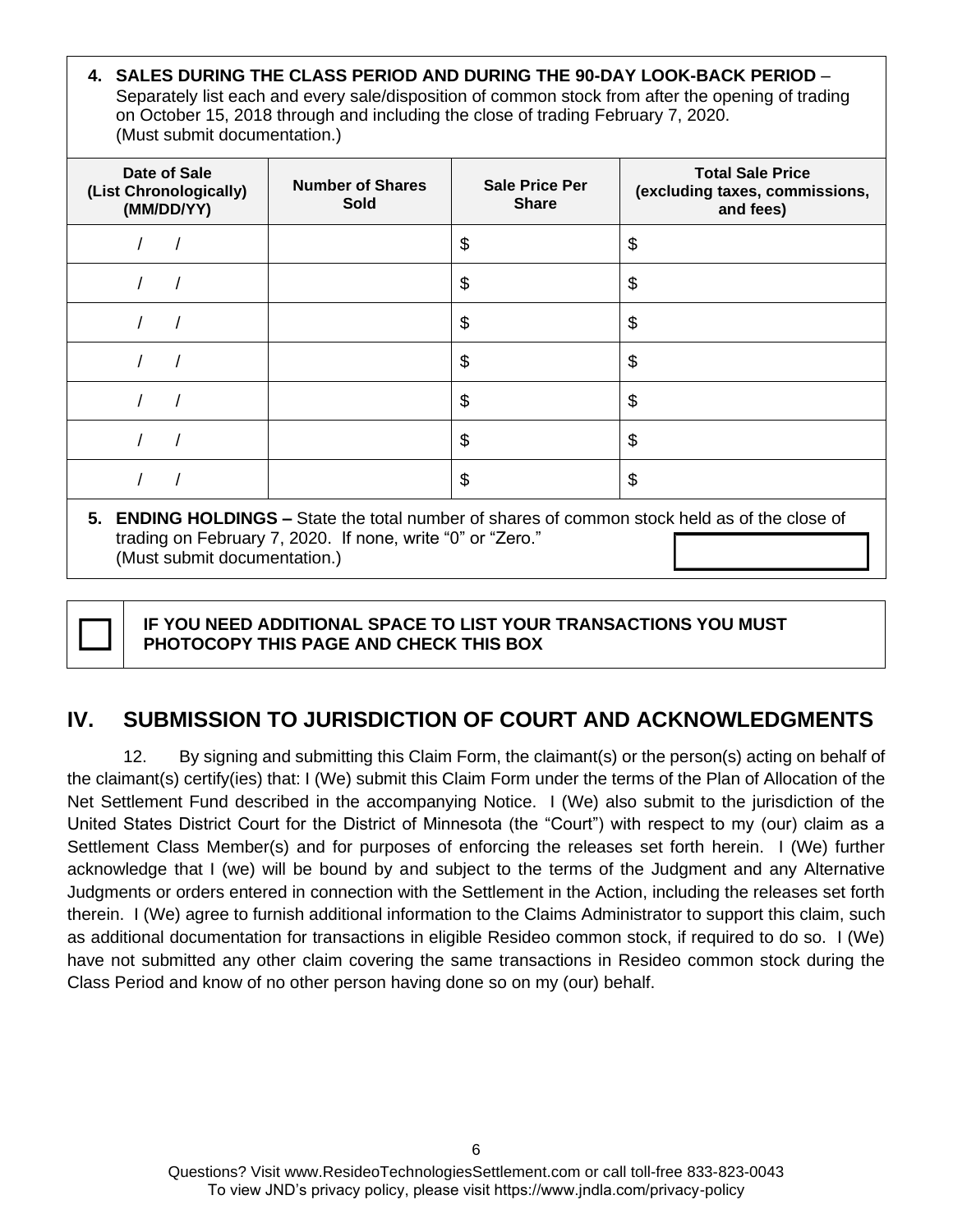#### **V. RELEASES, WARRANTIES, AND CERTIFICATION**

13. I (We) hereby warrant and represent that I am (we are) a Settlement Class Member as defined in the Notice, that I am (we are) not excluded from the Settlement Class, that I am (we are) not one of the "Released Defendant Parties" as defined in the accompanying Notice.

14. As a Settlement Class Member, I (we) hereby acknowledge full and complete satisfaction of, and do hereby fully, finally, and forever compromise, settle, release, resolve, relinquish, waive, discharge, and dismiss with prejudice, and without costs, the Released Claims as to each and all of the Released Defendant Parties (as these terms are defined in the accompanying Notice). This release shall be of no force or effect unless and until the Court approves the Settlement and it becomes effective on the Effective Date.

15. I (We) hereby warrant and represent that I (we) have not assigned or transferred or purported to assign or transfer, voluntarily or involuntarily, any matter released pursuant to this release or any other part or portion thereof.

16. I (We) hereby warrant and represent that I (we) have included information about all of my (our) purchases, acquisitions, and sales of Resideo common stock that occurred during the Class Period and the number of securities held by me (us), to the extent requested.

17. I (We) certify that I am (we are) NOT subject to backup tax withholding. (If you have been notified by the Internal Revenue Service that you are subject to backup withholding, please strike out the prior sentence.)

I (We) declare under penalty of perjury under the laws of the United States of America that all of the foregoing information supplied by the undersigned is true and correct.

Executed this \_\_\_\_\_\_\_\_\_\_ day of \_\_\_\_\_\_\_\_\_\_\_\_\_\_\_\_\_\_\_\_\_, 2021

Signature of Claimant Type or print name of Claimant

Signature of Joint Claimant, if any Type or print name of Joint Claimant

Signature of person signing on behalf of Claimant Type or print name of person signing on behalf of Claimant

Capacity of person signing on behalf of Claimant, if other than an individual (*e.g.,* Administrator, Executor, Trustee, President, Custodian, Power of Attorney, etc.)